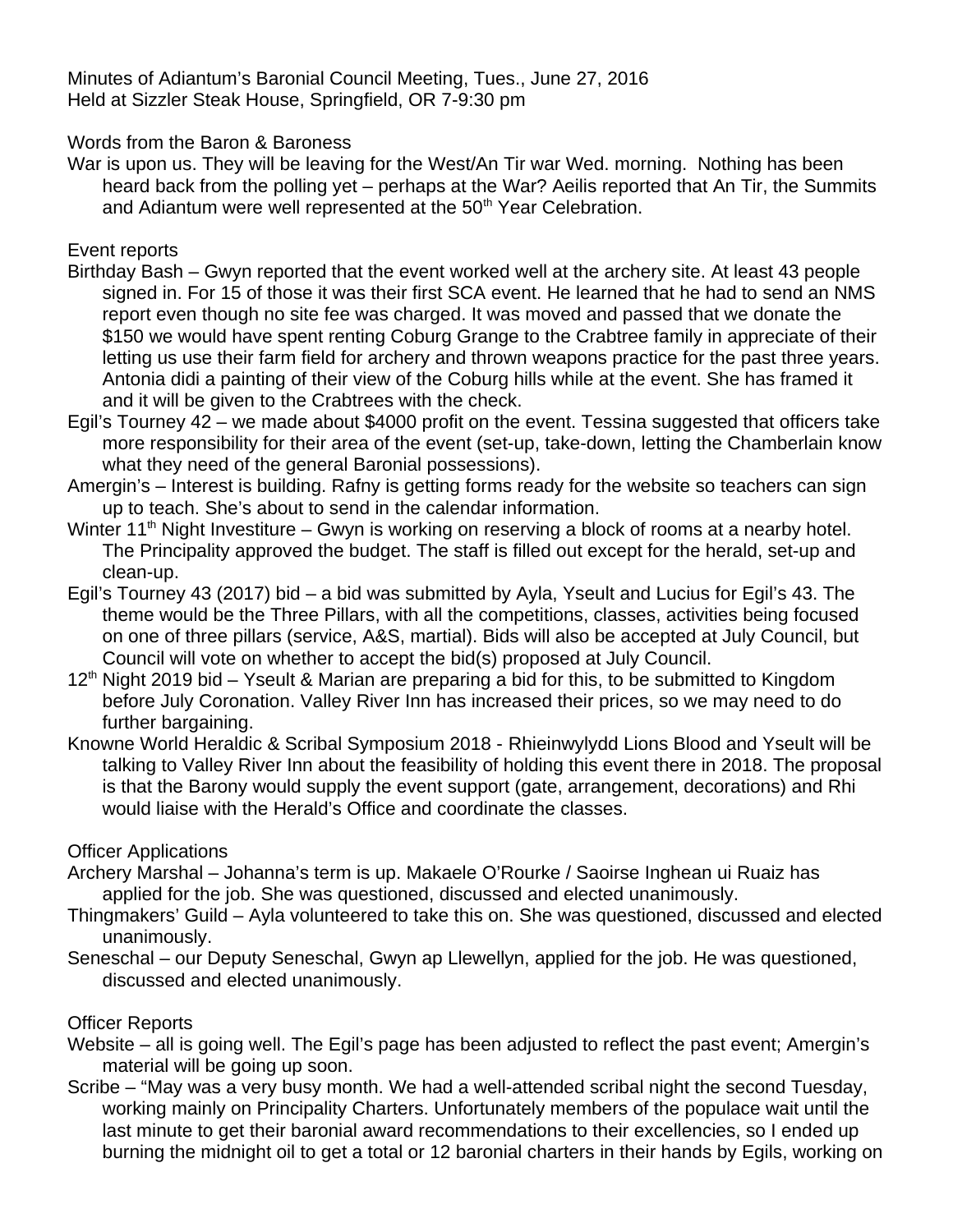the last one at the demonstration table at the event. I also did an original scroll for Brizio for the Order of the Summits, and a Pelican scroll to specification for Lady Johanna. It is a pleasure to work on awards for specific people who are both eminently deserving and personal friends.

I ran a scribal demo and assistance table at Egils, offering drop in lessons on tempera painting and offering to do portraits, for which I had only two takers. Other obligations prevented me from attending other events in May and June.

"I will be going to An Tir West War and offering classes in tempera painting and paint making. " -- Antonia Crivelli

Thingmakers' – Ayla has already talked with Radu about carving a stamp for making gebneric Baronial site tokens for our events. She will be moving the materials from Tessina's garage to her basement.

Marshals

Thrown Weapons – Odd numbered week thrown weapons practice is outside at the Crabtree farm in Coburg with traditional thrown weapons. Even numbered weeks it is on Wed. at the Wetlands Pub for darts.

Rapier – a couple of new people have been coming to practice. Marcello has the loaner gear.

- Heavy 2 to 3 new folks have been coming to practice. Practice usually has 5 to 7 people each week.
- Cut & Thrust -- happens after rapier practices.
- Archery our new officer would like to have an archery sorting and repair night, probably Tues., July 5 in conjunction with A&S Night.

Lists – open

- Herald contacted by Jason of Rosaria who helped someone get a device and name application together. He will send her a copy of the paperwork.
- Gold Key "Most of my report info was submitted at the Egil's Debrief (financials, list of donations received, #s of people using GK), and Baronial funds turned in then.
- I believe I forgot to report then that the GK Pavilion has a tear on the roof fabric near one of the center-poles, which should be patched before it's used again.
- Some items of business, if these could be raised tonight:
- I'd like permission to give away a lot of GK clothes (which are less suitable for our time period) to the Sea Dogs folks for their Pirate Garb Swap (supposed to happen at their summer event). If anyone can put a SeaDog representative in touch with me about this, please do... We've received a lot of donations which are more "Pirate" or "Wench" apparel, and not really "Medieval Lords & Ladies"-wear.
- •I'd also like to offer some of our surplus to other Chatelaines and Gold Keys throughout the Summits. We haven't come CLOSE to using all our stuff at any of the last half-dozen Egils', and I see no reason to keep three or more bins' worth of clothing which we never need.
- If these proposals are acceptable, then sometime this summer/fall, I'd like help sorting through and "triaging" our Gold Key (deciding what's worth keeping, what to give to other groups, what's best donated to a mundane thrift-shop, what's in need of repair...), and also labeling, inventorying, etc. This would probably entail several sessions, each time going through a certain number of bins. If the proposal to share our bounty with other Summits Chatelaines & Gold Keys is acceptable, I'd try to set up some of these with them, too (so they can see what's available and take things home).
- We also have a fairly large stash of Gold Key fabric and notions. I think we could bring a load of it to Arts Night and share it around for anyone who wants to try making something. Need to test a pattern? Want to make more clothes for your fast-growing child? As long as this is okay with Council, I'd say that anyone who'd like to make something with Gold Key fabric could then have that item on long-term loan (say, up to a year) before turning it over for general Gold Key use... (I also think if I bring things to Arts Nights, maybe others can come up with ideas for what to do/make with 'em!)